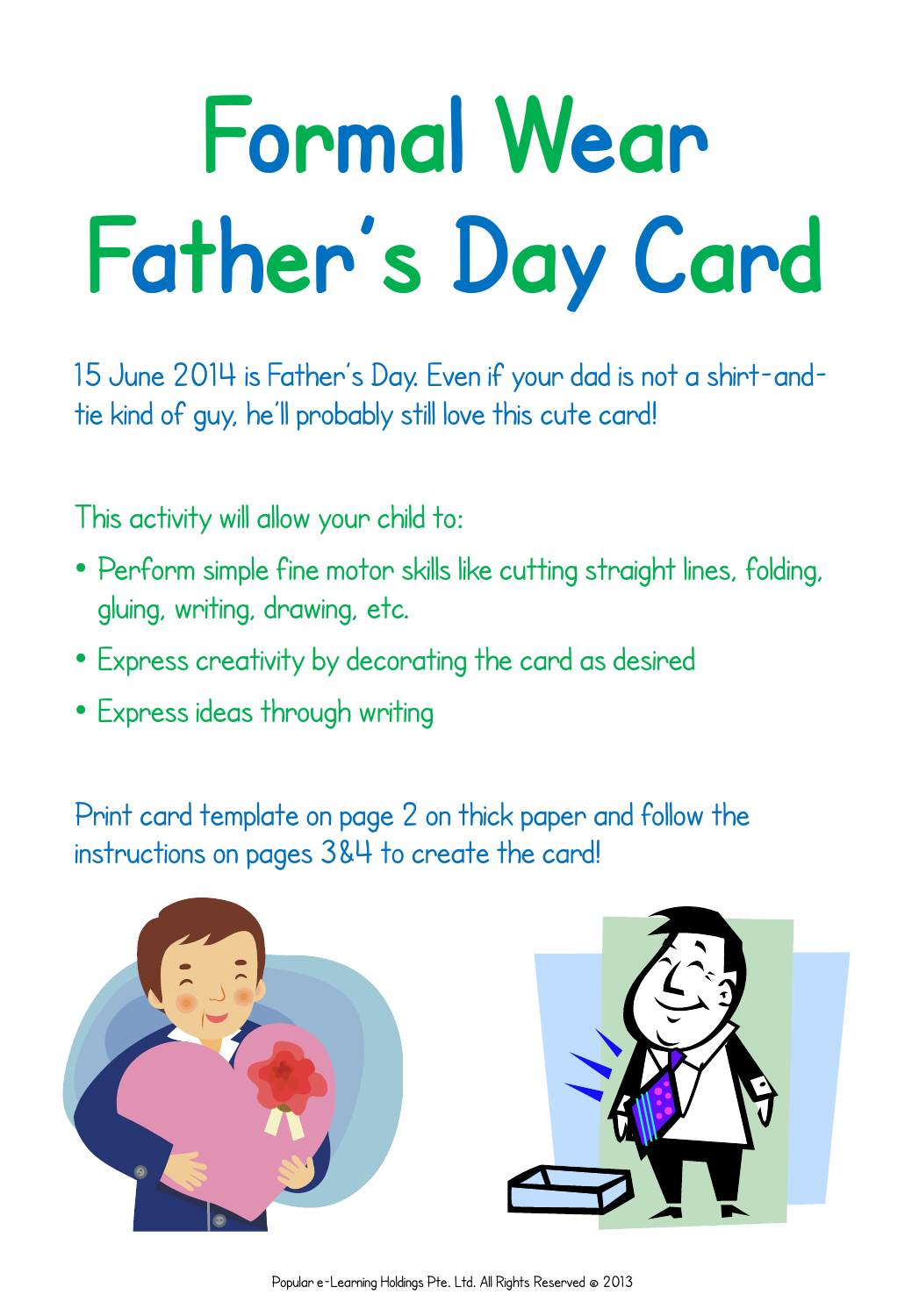

. \_ \_ \_ \_ \_ \_ \_ \_ \_ \_

. . . . . . . .

 $- - - -$ 

L.

 $-$ 

\_\_\_\_\_\_\_\_\_\_\_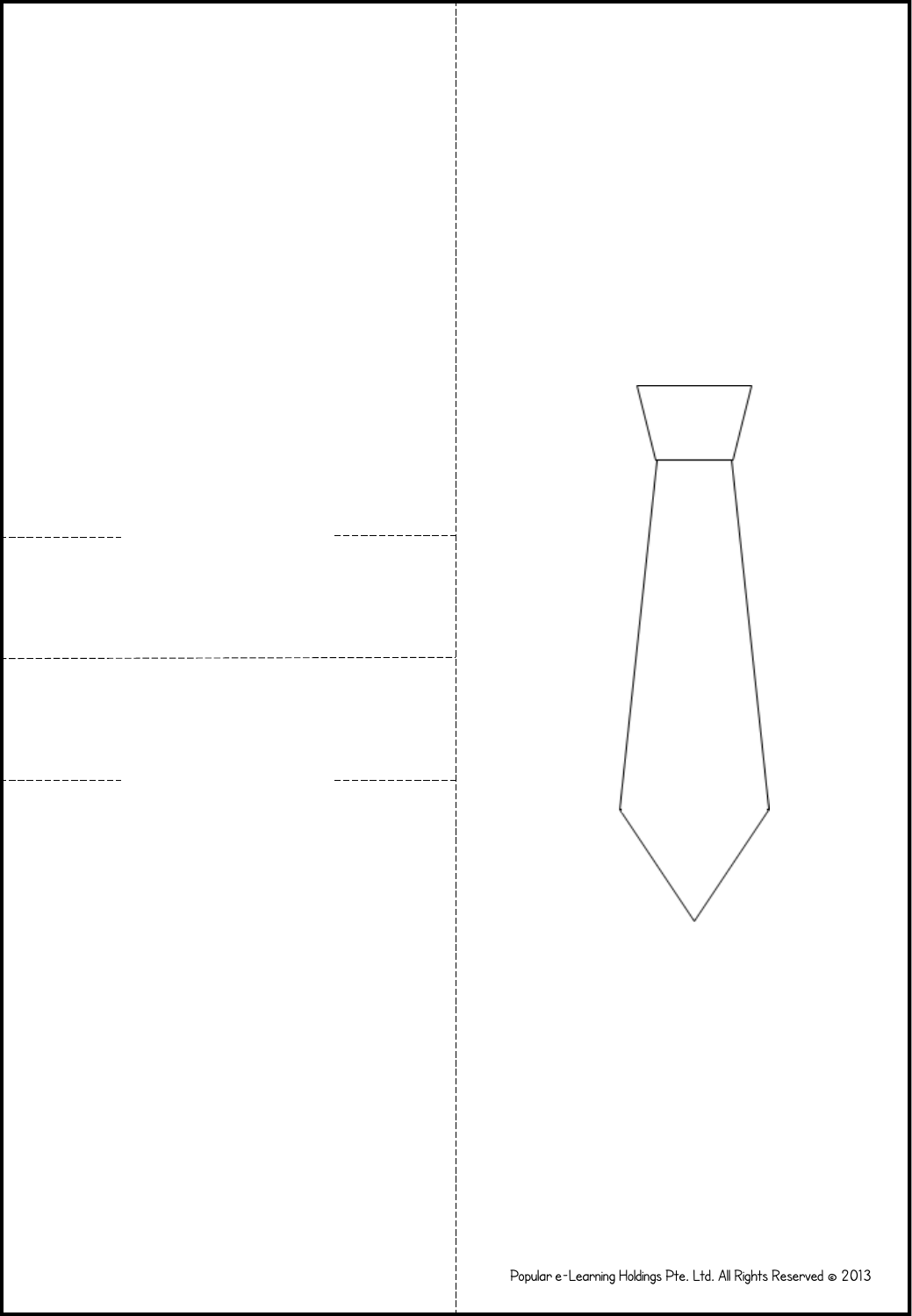